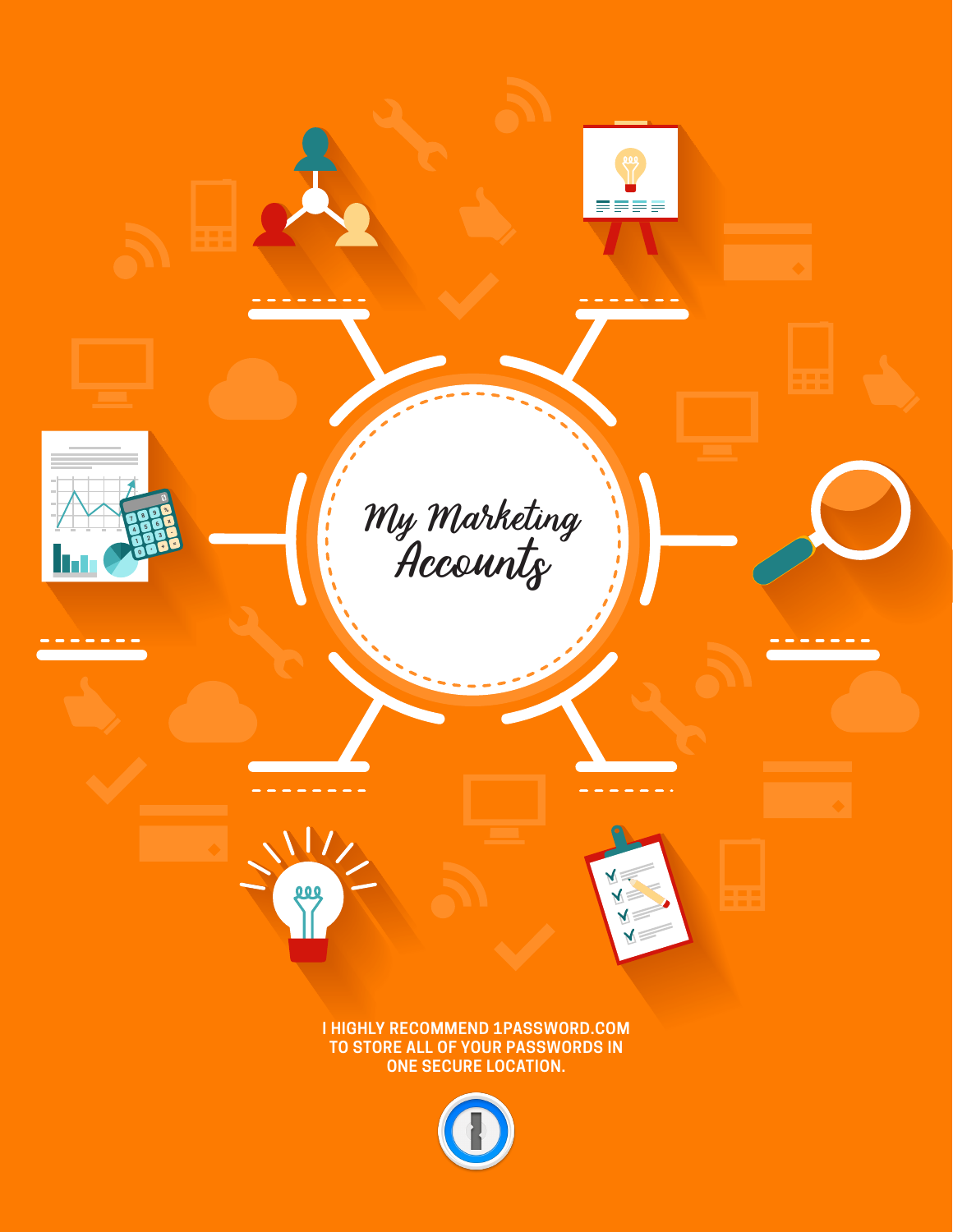#### MY MARKETING ACCOUNTS

### Primary Domain

| Domain Name (www.mydomain.com) | Domain Host Provider (GoDaddy) | Domain Host Provider Phone (000-000-0000)    |
|--------------------------------|--------------------------------|----------------------------------------------|
|                                |                                |                                              |
| Login (Email or Account#)      | Cost (Yearly)                  | Expiration Date (My domain expires 00/00/00) |
|                                |                                |                                              |
|                                |                                |                                              |
| Password                       | <b>Notes</b>                   |                                              |
|                                |                                |                                              |

#### Primary Domain Email

| Cost (Yearly) | <b>Forwards to</b> (My regular email account) | Domain Email (myname@mydomain.com) |
|---------------|-----------------------------------------------|------------------------------------|
|               |                                               |                                    |
|               |                                               |                                    |

#### Secondary Domain

| Domain Name (www.mydomain.com) | Domain Host Provider (GoDaddy) | Domain Host Provider Phone (000-000-0000)           |
|--------------------------------|--------------------------------|-----------------------------------------------------|
|                                |                                |                                                     |
| Login (Email or Account#)      | Cost (Yearly)                  | <b>Expiration Date</b> (My domain expires 00/00/00) |
|                                |                                |                                                     |
|                                |                                |                                                     |
| Password                       | <b>Notes</b>                   |                                                     |
|                                |                                |                                                     |
|                                |                                |                                                     |

### Secondary Domain Email

| Domain Email (myname@mydomain.com) | <b>Forwards to</b> (My regular email account) | Cost (Yearly) |
|------------------------------------|-----------------------------------------------|---------------|
|                                    |                                               |               |
|                                    |                                               |               |

#### Web Builder

| Web Builder (www.weebly.com) | Cost (Yearly) | Expiration Date (My website expires 00/00/00) |
|------------------------------|---------------|-----------------------------------------------|
|                              |               |                                               |
|                              |               |                                               |
| Login (Email or Account#)    | Password      | <b>Notes</b>                                  |
|                              |               |                                               |
|                              |               |                                               |
|                              |               |                                               |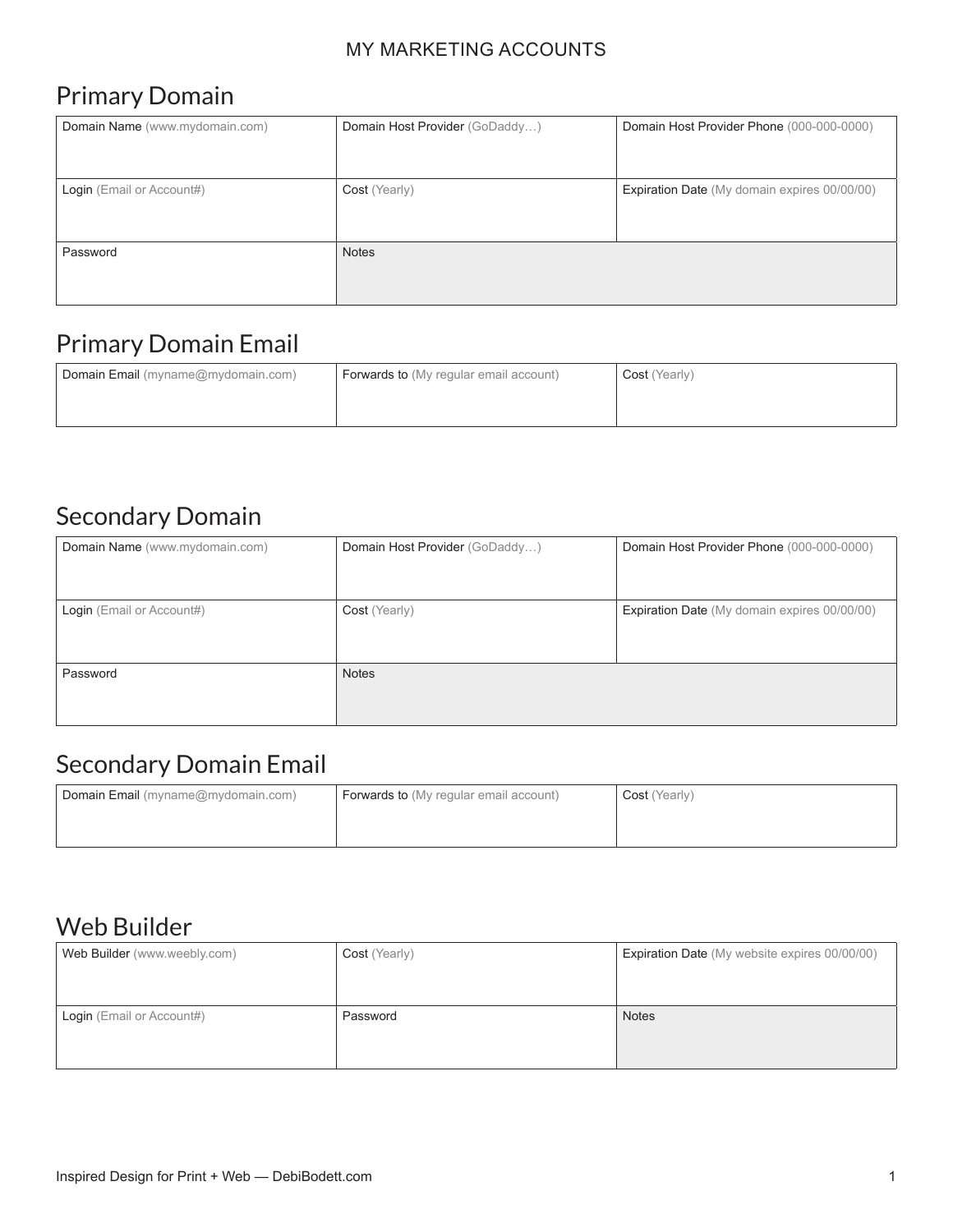#### Newsletter

| Newsletter Service (www.mailchimp.com) | Login (Email or Account#)                 | Password |
|----------------------------------------|-------------------------------------------|----------|
|                                        |                                           |          |
| Cost (Yearly)                          | Renewal Date (My account renews 00/00/00) |          |
|                                        |                                           |          |
| <b>Notes</b>                           |                                           |          |
|                                        |                                           |          |

#### Google Webmaster Tools

| Login (myname@gmail.com) | <b>Password</b> (my gmail password) | <b>Notes</b> |
|--------------------------|-------------------------------------|--------------|
|                          |                                     |              |
|                          |                                     |              |

#### Marketing Tools—Apps and Widgets

Apps and widgets are often integrated into websites to improve function—a marketing tool.

Example: You may have a scheduling services that provides a widget that incorporates into your website.

#### 1 - Marketing Tool (App or widget used in your website)

| App or Widget (www.youblisher.com) | <b>Cost</b> (Yearly if any) | Expiration Date (My account expires 00/00/00) |
|------------------------------------|-----------------------------|-----------------------------------------------|
|                                    |                             |                                               |
| Login (Email or Account#)          | Password                    | <b>Notes</b>                                  |
|                                    |                             |                                               |
|                                    |                             |                                               |

# 2 - Marketing Tool (App or widget used in your website)

| App or Widget (www.youblisher.com) | <b>Cost</b> (Yearly if any) | Expiration Date (My account expires 00/00/00) |
|------------------------------------|-----------------------------|-----------------------------------------------|
| Login (Email or Account#)          | Password                    | <b>Notes</b>                                  |

# 3 - Marketing Tool (App or widget used in your website)

| App or Widget (www.youblisher.com) | <b>Cost</b> (Yearly if any) | Expiration Date (My account expires 00/00/00) |
|------------------------------------|-----------------------------|-----------------------------------------------|
|                                    |                             |                                               |
|                                    |                             |                                               |
| Login (Email or Account#)          | Password                    | <b>Notes</b>                                  |
|                                    |                             |                                               |
|                                    |                             |                                               |
|                                    |                             |                                               |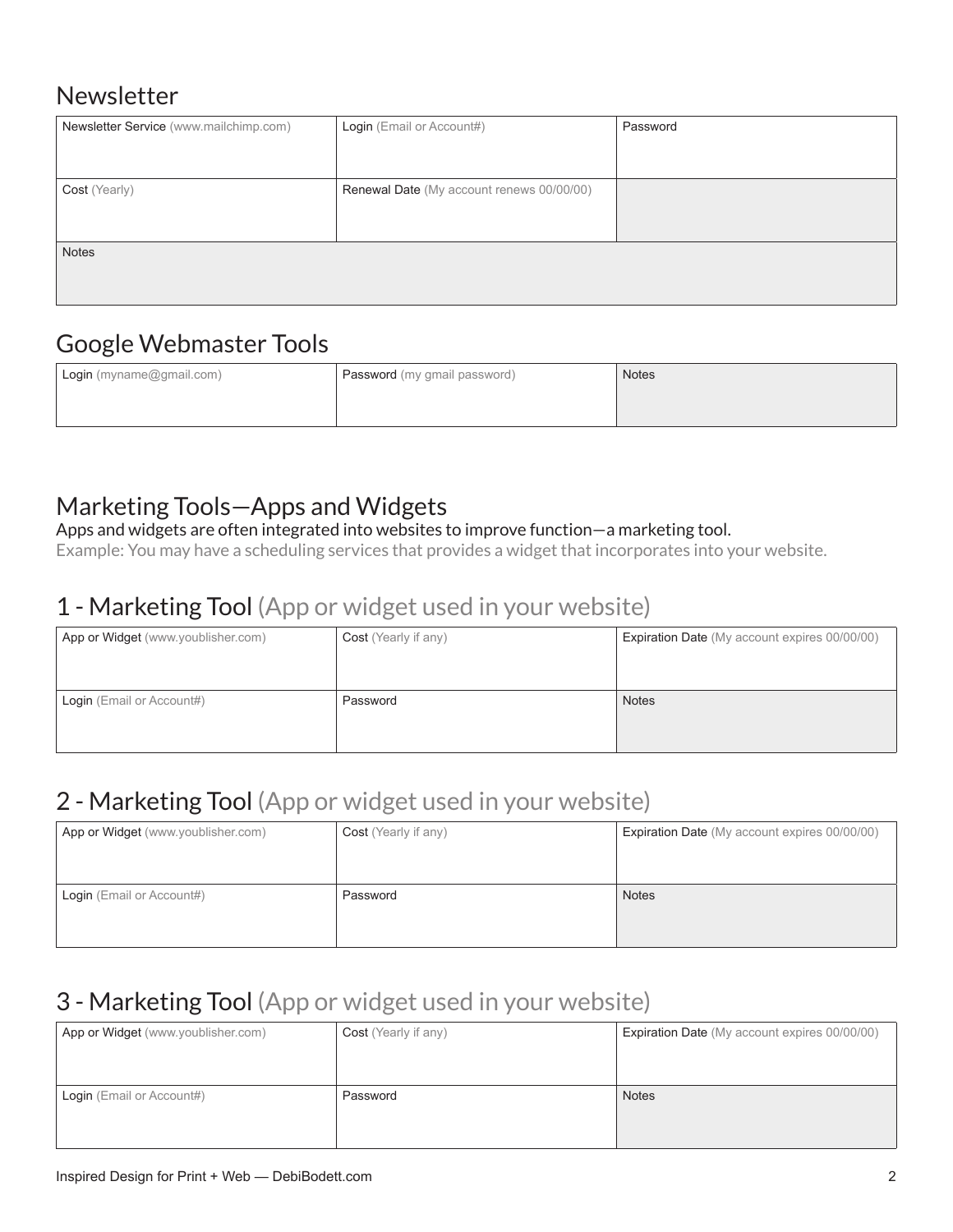# Social Media

#### 1 - Facebook

| Web Address (www.facebook.com) | <b>Cost</b> (Yearly if any) | Expiration Date (My account expires 00/00/00) |
|--------------------------------|-----------------------------|-----------------------------------------------|
| Login (Email or Account#)      | Password                    | <b>Notes</b>                                  |

# 2 - Instagram

| Web Address (www.instagram.com) | <b>Cost</b> (Yearly if any) | Expiration Date (My account expires 00/00/00) |
|---------------------------------|-----------------------------|-----------------------------------------------|
| Login (Email or Account#)       | Password                    | <b>Notes</b>                                  |

### 3 - LinkedIn

| Web Address (www.linkedin.com) | <b>Cost</b> (Yearly if any) | Expiration Date (My account expires 00/00/00) |
|--------------------------------|-----------------------------|-----------------------------------------------|
| Login (Email or Account#)      | Password                    | <b>Notes</b>                                  |

# 4 - Google +

| Web Address (www.plug.google.com) | <b>Cost</b> (Yearly if any) | Expiration Date (My account expires 00/00/00) |
|-----------------------------------|-----------------------------|-----------------------------------------------|
|                                   |                             |                                               |
|                                   |                             |                                               |
| <b>Login</b> (Email or Account#)  | Password                    | <b>Notes</b>                                  |
|                                   |                             |                                               |
|                                   |                             |                                               |

5 -

| Web Address               | <b>Cost</b> (Yearly if any) | Expiration Date (My account expires 00/00/00) |
|---------------------------|-----------------------------|-----------------------------------------------|
| Login (Email or Account#) | Password                    | <b>Notes</b>                                  |